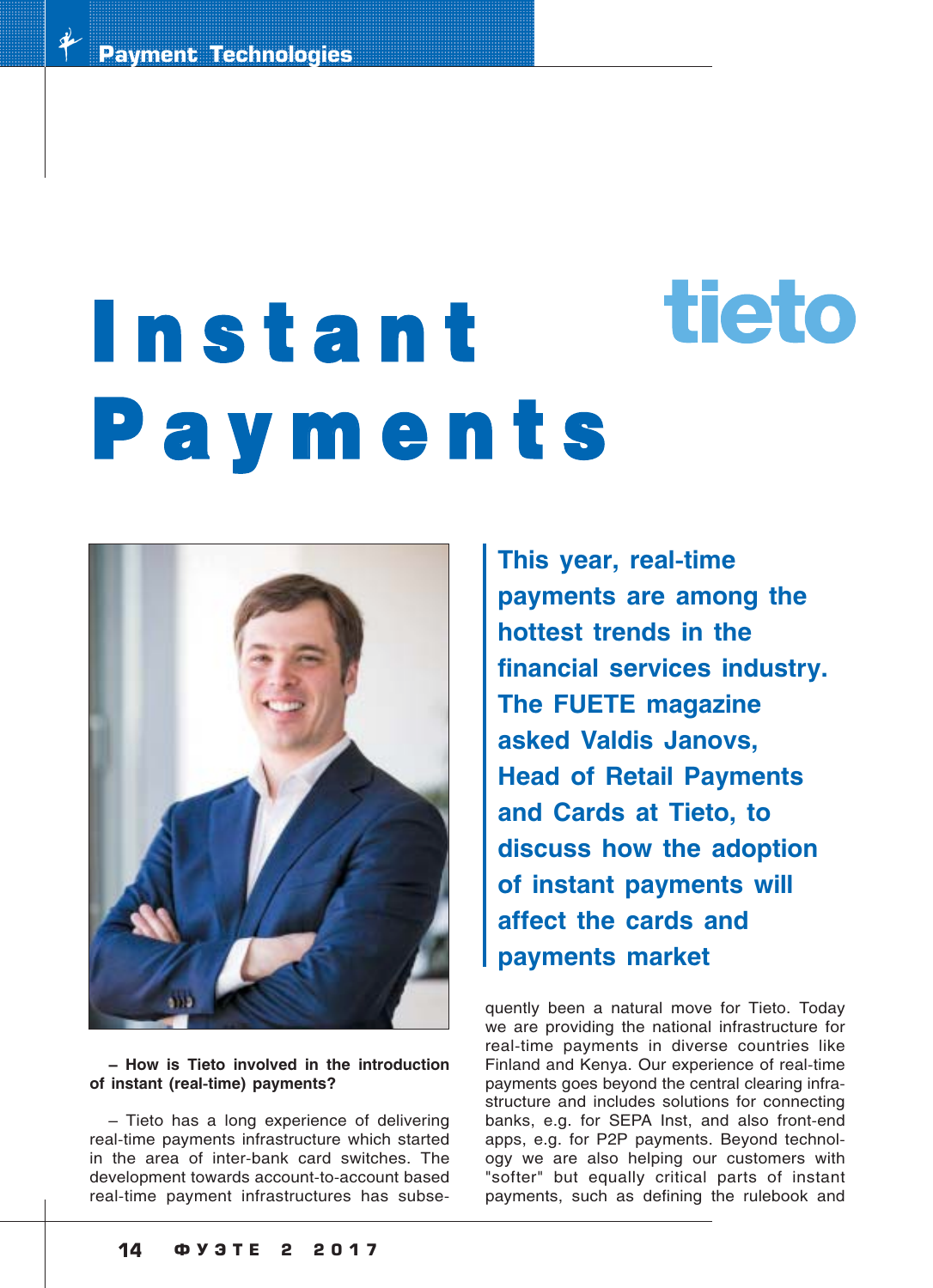how to build an open payment ecosystem.

## **– What have you learnt from helping build the Siirto instant payments scheme in Finland?**

– I would say that in Finland we learnt first hand that technology is only the starting point. What is equally important is how you work with the wider ecosystem and key stakeholders on defining the new services and the rulebook, in essence how you foster a good collaboration that benefits all. In Finland we took a bold approach from the beginning seeking a collab orative and "PSD2compliant" model, although all regulatory technical standards (RTS) for PSD2 was not defined in detail. This has led to an open payment ecosystem in which both account holding banks and customer facing non-banks are integrated on a common platform. This co opetition approach has been very useful in defin ing key use cases, from person-to-person payments to in-store payments and value adding services like electronic receipts. By including both banks, challenger banks, retailers and other key stakeholders from the beginning, we believe to have found a more customer-centric and faster way to drive digital payments innovation in Finland.

#### **– Which international markets are you active in with instant payment projects?**

– Tieto is actively pursuing opportunities in instant payments area in Nordic, Europe, CIS, Africa regions. We do see large number of similarities in a need for such projects, howev er having local regional flavour. Europe is very active due to push from several important players, including EBA, SWIFT, and others. But in regions, where there are strong established country payments strategy developed, we also see good possibility to increase country financial system availability and reachability for these solutions.

# **– How are you finding the level of interest in** real-time payments from European banks?

– Banks are moving to instant payments as a means to deliver more innovative services towards end-customers and stay relevant when digital challengers emerge. For instance in Sweden, the instant payment service Swish has been a phenomenal success in helping banks staying relevant at the customer touch points, in an era where disintermediation by new digital brands is a clear threat. Today Swish is not only rated as the strongest digital brand in Sweden but also is quickly gaining market share

as the preferred payment method for online purchases.

Together with the opening up of payment infrastructures to third parties, following PSD2, the basic component of moving money from A to B in real-time will obviously again be commoditised, so there is not a time for banks to be complacent with having implemented the new rails for instant payments. It's just a starting point for delivering new services. The question is what will happen with open payment rails, when strong global brands like Facebook or WhatsApp could launch instant money transfers directly from the chat app. The battle for the customer interface will continue, but constant innovation is the only recipe for banks that want to stay in the forefront.

We are discovering two types of approaches from banks. There are banks innovators – they want to take a lead in instant payment imple mentation, be one of first banks to provide instant payment services to their customers. Another part are more passive, risk neutral banks. They are awaiting on more mature market require ments as well as more mature solution offer ings. Banks innovators of course takes more risk and potentially will spend more money on their solutions as they will have to adopt solution, develop it by learning market. But potentially they can win bigger market share by attracting customers from more passive banks. On the other hand neutral banks can learn from mistakes made by innovators and offer more mature solutions latter on for their customers. And they are mostly looking on add on services which could be provided on top of instant payment solutions. And it is really interesting race and let see who will be winner in longer term.

# **– Who will be the main beneficiaries from the introduction of instant payments?**

– It has become more a question of staying in market rather than making profit. From that standpoint bank customers will be first benefi ciaries – both private and corporate. Banks are indeed making business and there are still a lot of opportunities to create business value atop of instant payments. Instant movement of funds 24/7/365 is a natural evolution of how we use and interact with digital services in the 21st century, just like email or messaging. In this respect it is about making payment infrastruc ture relevant for digital era requirements. On the other hand it will have huge benefits for both consumers, corporates and governments in terms of reducing risk between counterpar ties when settling funds immediately. From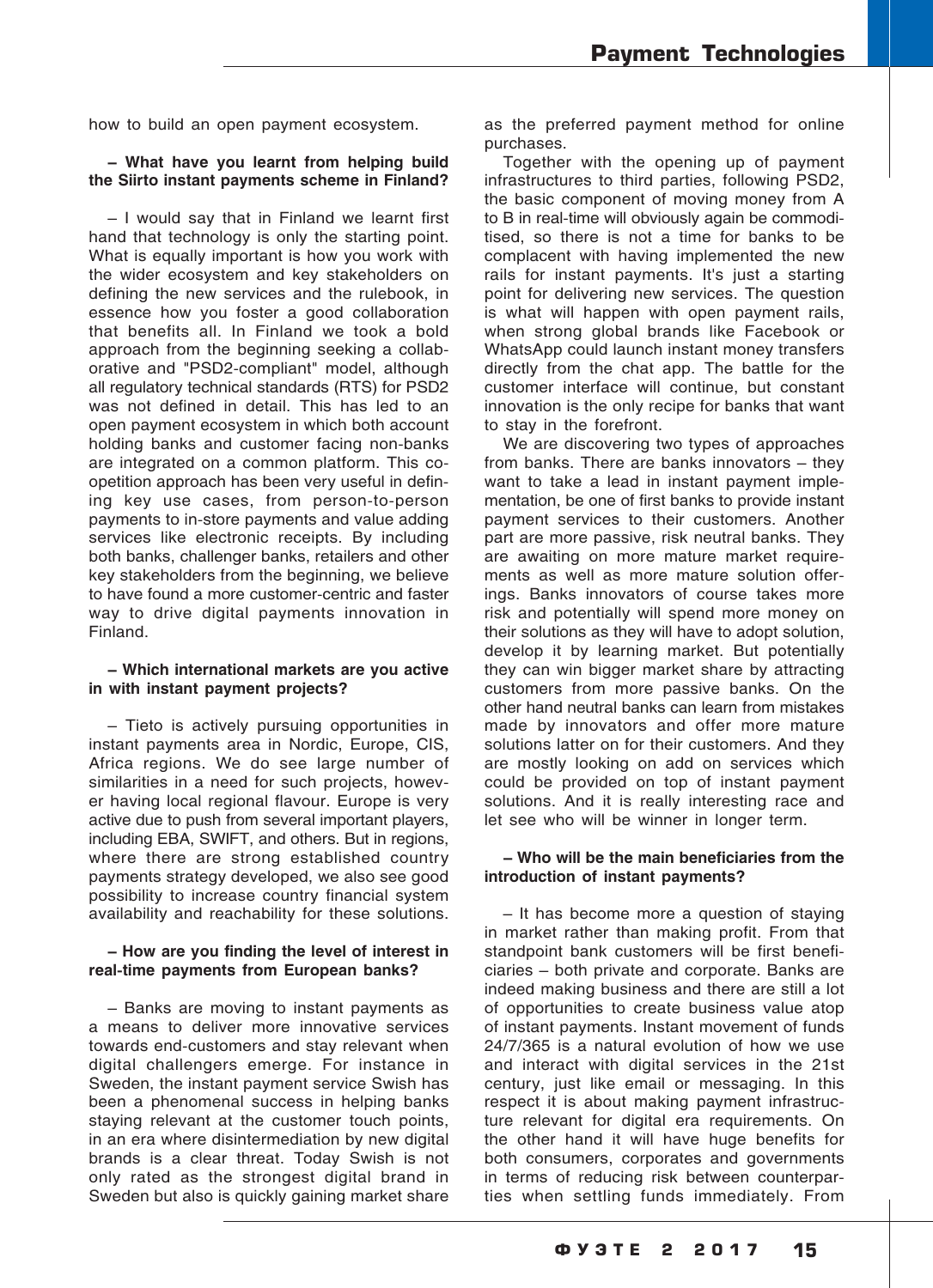consumer transactions, from buying a used car, to a corporate that can improve working capital, to the reduction of systemic risks in the finan cial system when settling obligations between financial institutions immediately. Going forward one could even think about what would be effect on how we pay bills or pay out salaries, e.g. do we need to use bulk payouts of salaries at a certain date of the month, or could we choose more individual payout schemes? Instant payment infrastructure will improve efficiencies of the society and also spur innovation.

At the core of all our development is the value for the end customer and merchant. We see the near future as more than instant payments.

Connected processes will be linked to the customer journey.

And the customer seeks both flexibility and control – to choose how pay and even when to pay. The customer wants to know financial options. Today he or she might use one a plastic card to pay and one loyalty card for each shop but tomorrow we hope to have a reality where the customer doesn't need to think about bring ing the loyalty cards and would get instant advice and offer on what is the best card to use for maximum benefits or is automatically chosen and debited from touching a mobile device.

The merchant, on the other hand seeks to ensure a great experience independent of user channel (cash, card, mobile, online) and to optimise supply chain and cash management accordingly.

We cannot predict what are the winners in the online payment and offline payment space, or how long it will take for different methods to reach a mass market...we can however see an importance of keeping the systems agnostic and open..we are moving towards a pure software approach to PoS environment with indepen dence of hardware – and simple updates for supporting various payment methods and access types, no matter the form factor used.

#### **– How do you expect instant payments to impact card transaction volumes? And when will this be seen?**

– Currently in markets where Tieto operates we see constant growth in card transaction volumes. At part, this is due to the new intro duced features such as HCE or digitized cards, card wallets, and contactless cards. We can also recognize a trend towards legacy systems upgrade – a number of banks are indeed looking for a more performing, flexible and modern card solution. Even in markets where instant payments are in place we see that card transaction volumes

continue to grow. Card is still very convenient payment method and there is little or no business rationale to replace it. On the other hand – we have legacy payment forms such as cash and payments by checks which definitely could be replaced by more modern and convenient payment method as instant payments are. Instant payments is P2P arena – currently cash and bank transfers dominate. For in store or P2B payments– PoS terminals with card acceptance will stay for quite long time as banks and retail ers continue to invest in devices and thanks to the fast and convenient infrastructure. However, here we see that cash, checks or bank trans fers could be potentially replaced by instant payments.

The only area where we see cards payments could be significantly impacted in near future are fast growing e-commerce payments. There are technological challenges for cards infra structure in this area, mostly related to fraud protection. Maintaining PCI DSS compliance and 3D Secure are quite costly for banks and e commerce merchants. Basis of this technolog ical issue is that card payments are debit requests, meaning that technically payment is initiated by beneficiary but actually payment has to be accepted by card holder.